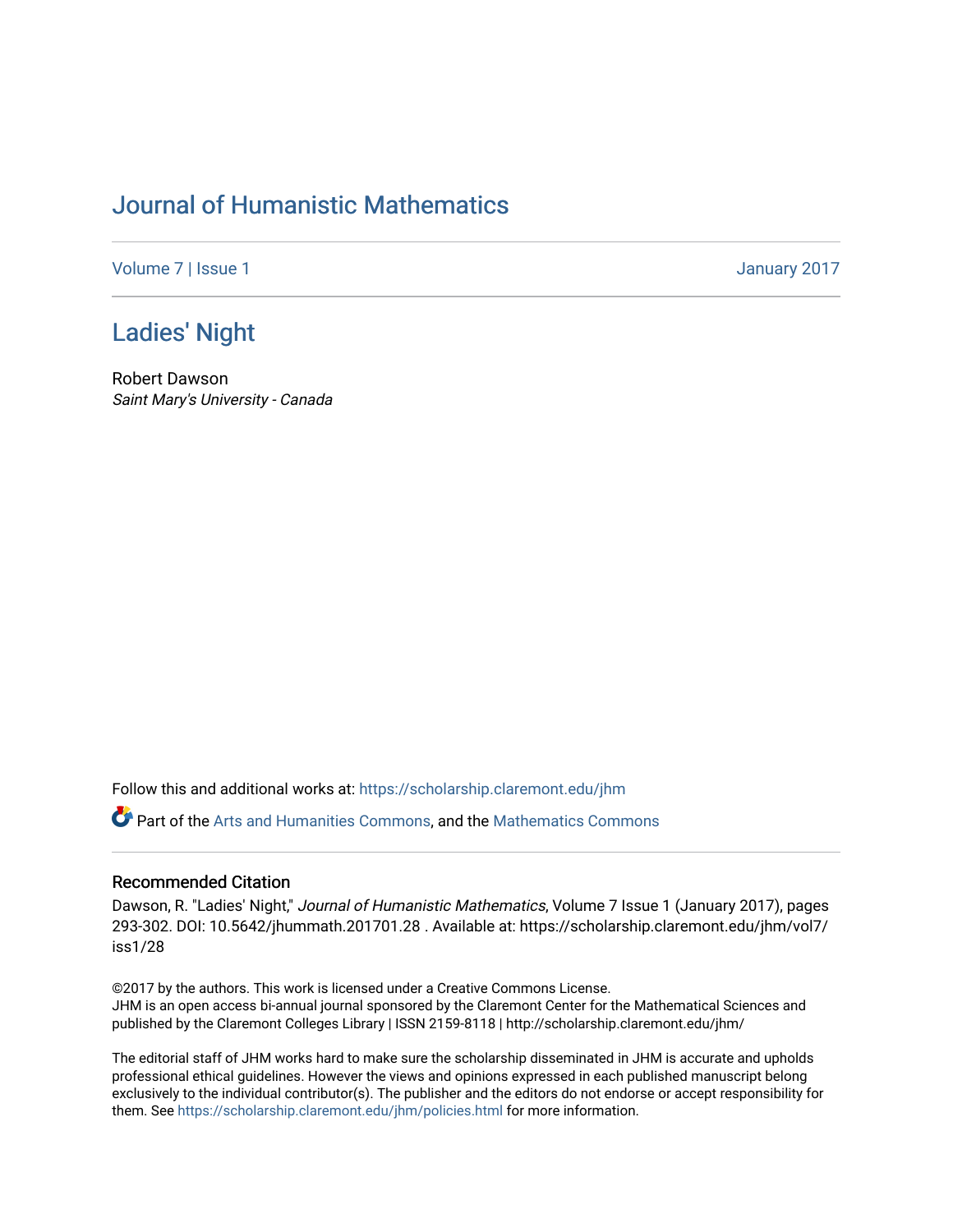## Ladies' Night

Robert Dawson

rdawson@cs.stmarys.ca

The sun was setting and the neon was coming out overhead as I sashayed into the Platinum Horseshoe. It's a small bar by Vegas standards, maybe two hundred seats and a double handful of slots, no floor show. Behind the bar, Tessa was taking a tray of steaming beer glasses out of the power washer and setting them aside to cool.

"Hi, Tessa!" I said. "Busy tonight?"

She looked over my low-cut ice-blue evening dress. "Well, if it isn't "Lady" Jane! What brings you here?"

I winced—that nickname is not for public use—but nobody was close enough to overhear. And Tessa wasn't about to put her tip—twenty percent of my take at risk. "Haven't you heard? There's a big conference in town."

I know what you're probably thinking, but no. Sure, in some ways it would be easier. Among other things, in this state, hooking's as legal as driving a taxi, while my own job does not have the Nevada State Government Seal of Approval. But when Maddie gets a bit older, and finds out how I pay for her cornflakes and ballet lessons, I'd like her to think of her mom as a card player rather than a hooker. Wouldn't you?

So, I'm a freelance instructor in probability theory and applied psychology, and I planned to teach plenty that week. Of course, the PhD's there would already know as much as I did about the probability theory—okay, more. Lots more. That's where the applied psychology comes in.

There's a reason they call me "Lady", and it's not my sweet personality and impeccable manners. I'm one of the few female broad-tossers in Vegas—which means my usual racket's a little game called Find-The-Lady. Maybe you know it as Three Card Monte. I didn't reckon sophisticated folks like statisticians would fall for my usual spiel. But I had a brand new angle worked out, and Christmas was about to come early.

[Journal of Humanistic Mathematics](http://scholarship.claremont.edu/jhm/) Vol 7, No 1, January 2017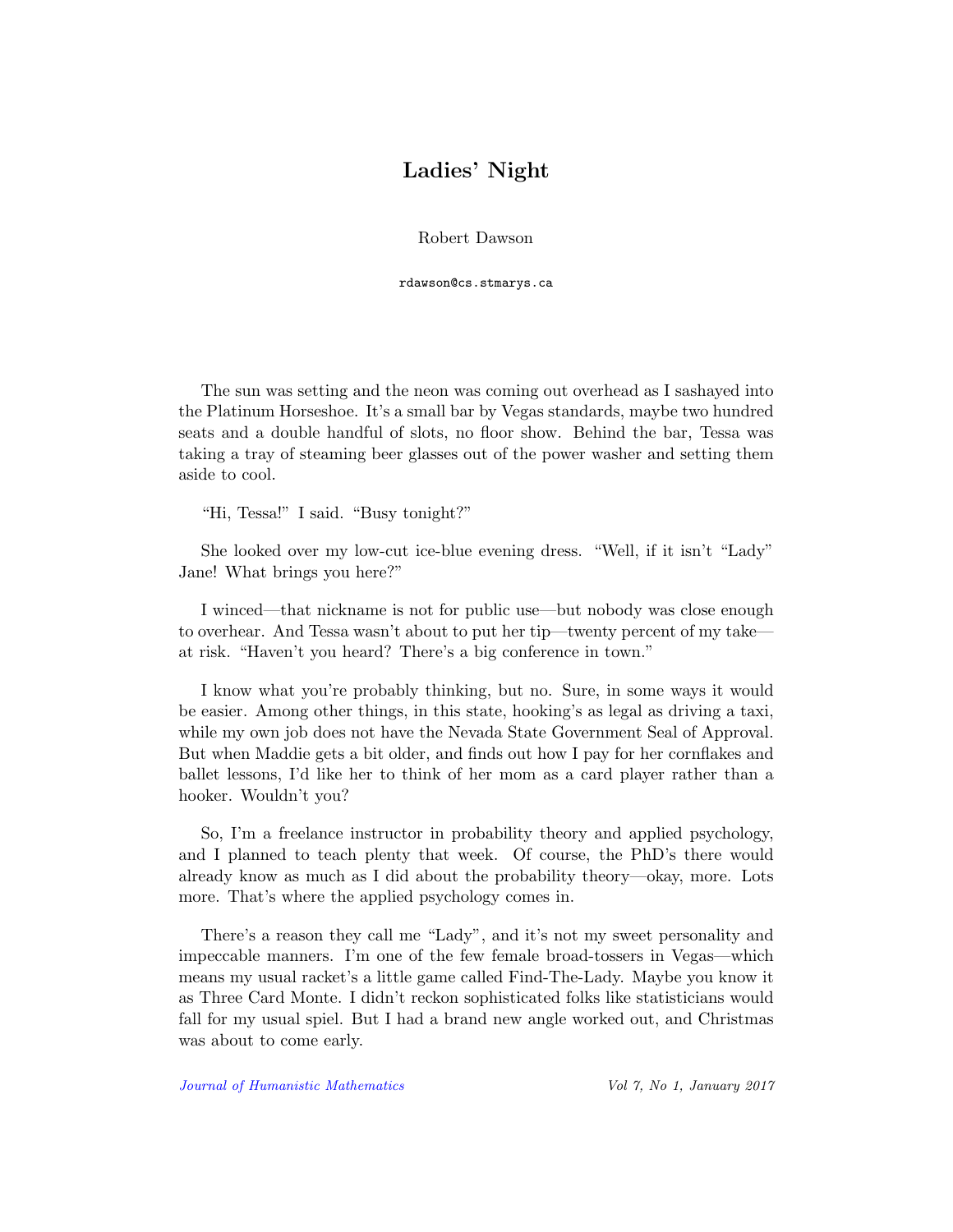Tessa poured me a double, on the rocks, from one of the special bottles she kept for thirsty working girls. The label was for a fancy single-malt Scotch, the contents cold tea with a dash of lemon syrup. If a mark had been buying it for me, he'd have paid twenty bucks for the label, and I'd have got half, same as the hookers do. Buying for myself, it was a dollar. Trade rates. Tessa's fair.

I took it, sipped, and pretended a connoisseur's delight in a rare old brand. Tessa rolled her eyes, get-on-with-you. I grinned and began to check the place out for conference nametags, starting with the bar. I ignored the ones who were talking, pecking at laptops, eating. That man two seats down? From the way he was talking to his phone, he'd be gone in five minutes.

There was a likely mark beyond him, though, a woman, maybe ten years older than me. Looking at the menu, sipping at her white wine a little too often, smile stuck on like a post-it note. I watched her for a while and tried to imagine her thoughts. In this business you have to be good at that. It's all about people.

I started to get vibes: lost, lonely. She'd been speaking to somebody after the last talk, not hitting on him, but they were talking about something interesting and he would have been good company. But he already had dinner plans—and by the time she got away, everybody else had gone. So now she's sitting here, reliving every high school dance she didn't have a date for. . .

Look, if I could really read minds I'd have retired rich. Maybe it was a woman she was speaking to. Or perhaps she'd just got out of the last talk busting for a pee, and when she got back, people had left without her. But this much I knew: she was separated from the herd, she was vulnerable, and Mother Wolf had a cub to feed.

"Excuse me, is this seat taken?" I asked

She glanced at me. "Oh, no. All yours," and hid herself in the menu again.

For a while, I sat there quietly, sipping my drink and contemplating my own problems. After a while, I opened my purse and rummaged purposefully. Finally I turned to her. "Excuse me? Do you have a Midol or something on you?"

"Probably—let me see." She looked, and produced a half-used card of caplets. "Sorry, they're the daytime variety—will they keep you up?"

"That'll be fine," I said. "I live on Vegas time: I don't go to bed before one most nights. Of course, I still have to be at the office at nine, but that's what coffee and eyedrops are for, right? By the way, I'm Jane." I took one, washed it down with the dregs of my cold tea, and made a very discreet signal to Tessa. I'd make sure "Barbara" bought the next round, and my kickback would pay for this one.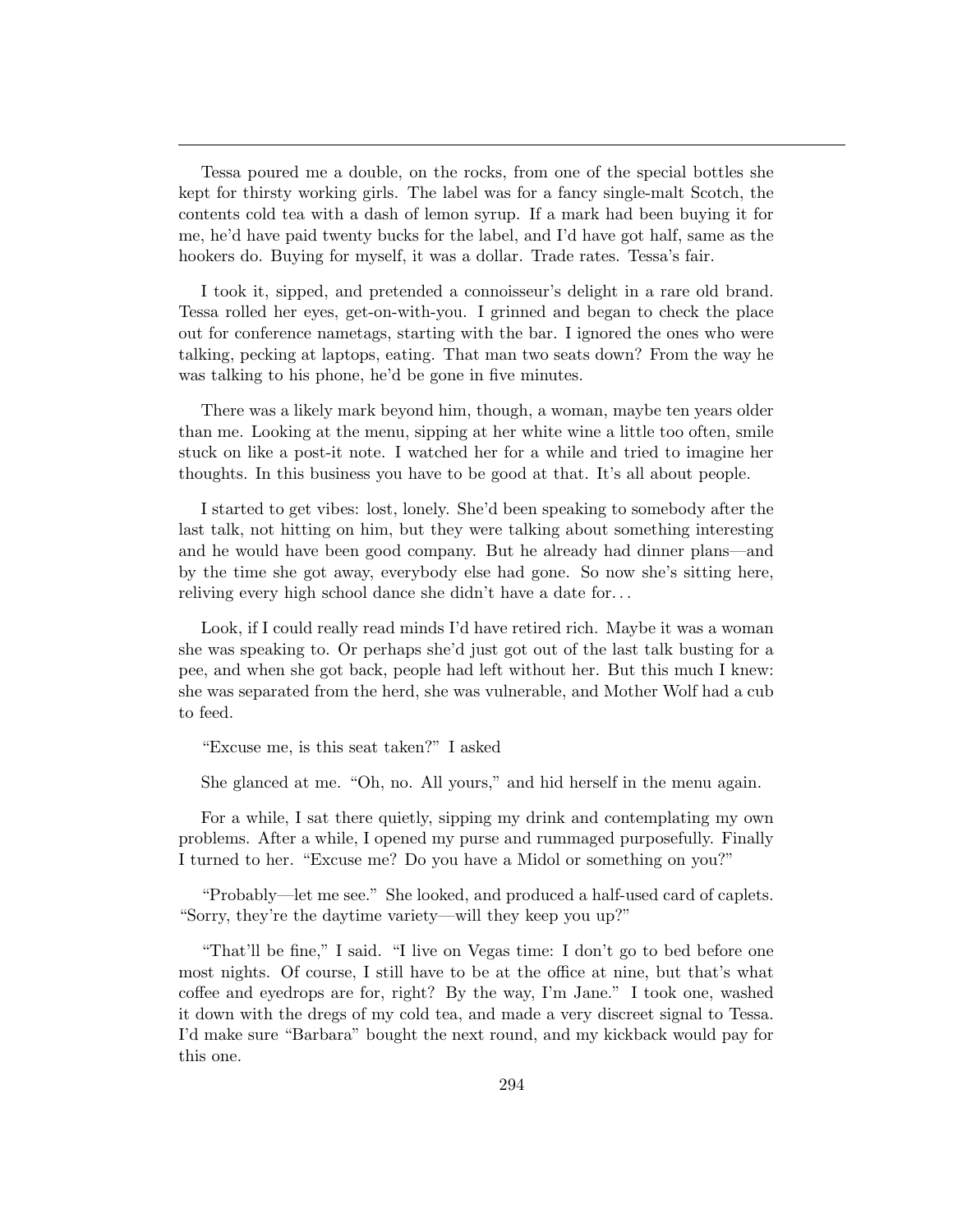"Barbara Sinclair." Her hand twitched toward her name tag.

"So you're here with that convention? Jay Ess Em?"

She smiled. "We call them conferences, but yes. It stands for Joint Statistical Meetings."

"Statistics?" I asked. "That's like, probability and stuff?"

"That's right. And how to use it to analyze data and make decisions."

Tessa brought the drinks: one glass of white wine, one of my specials. As arranged, it was Barbara she spoke to. "Excuse me, ma'am, but one of the gentlemen over at that table there asked me to bring these over for you and your friend." She gestured toward the far end of the room.

Barbara didn't move to take her glass. She looked at me. "I don't know. Do you think. . . ?"

"Barbara, this is Vegas." I said. "You're here to have fun." I turned to Tessa. "He didn't send a phone number or anything?"

She shook her head. "No, ma'am."

"See?" I told Barbara. "If he'd sent a hundred-dollar bottle of champagne, and a room number, then you'd have had a decision to make." I turned, touched two fingers to my lips, and blew a fast kiss in the general direction that Tessa had indicated. Half a second later Barbara gave me a tight I'm-really-going-to-do-this smile, spun her barstool around, and waved, once tentatively, once again more boldly, to the same corner of the room. She spun back nervously triumphant.

She leaned towards me. "Which one d'you think it was?" she asked, with a conspiratorial grin.

"Maybe that one in the blue jacket?" I pointed to a man, eating with three others, about my age. They all looked as if they might be with the conference.

"Oh, I hope so. He's kind of cute," she said, and chuckled. Her eyes wandered to the mirror behind the bar, sneaking a glimpse of the sort of woman that handsome strangers buy drinks for in Vegas.

We clinked glasses. "Here's to your secret admirer," I said.

She smiled. "Maybe he's got a friend."

"By the way, you're a real lifesaver," I said. "I'm feeling better already."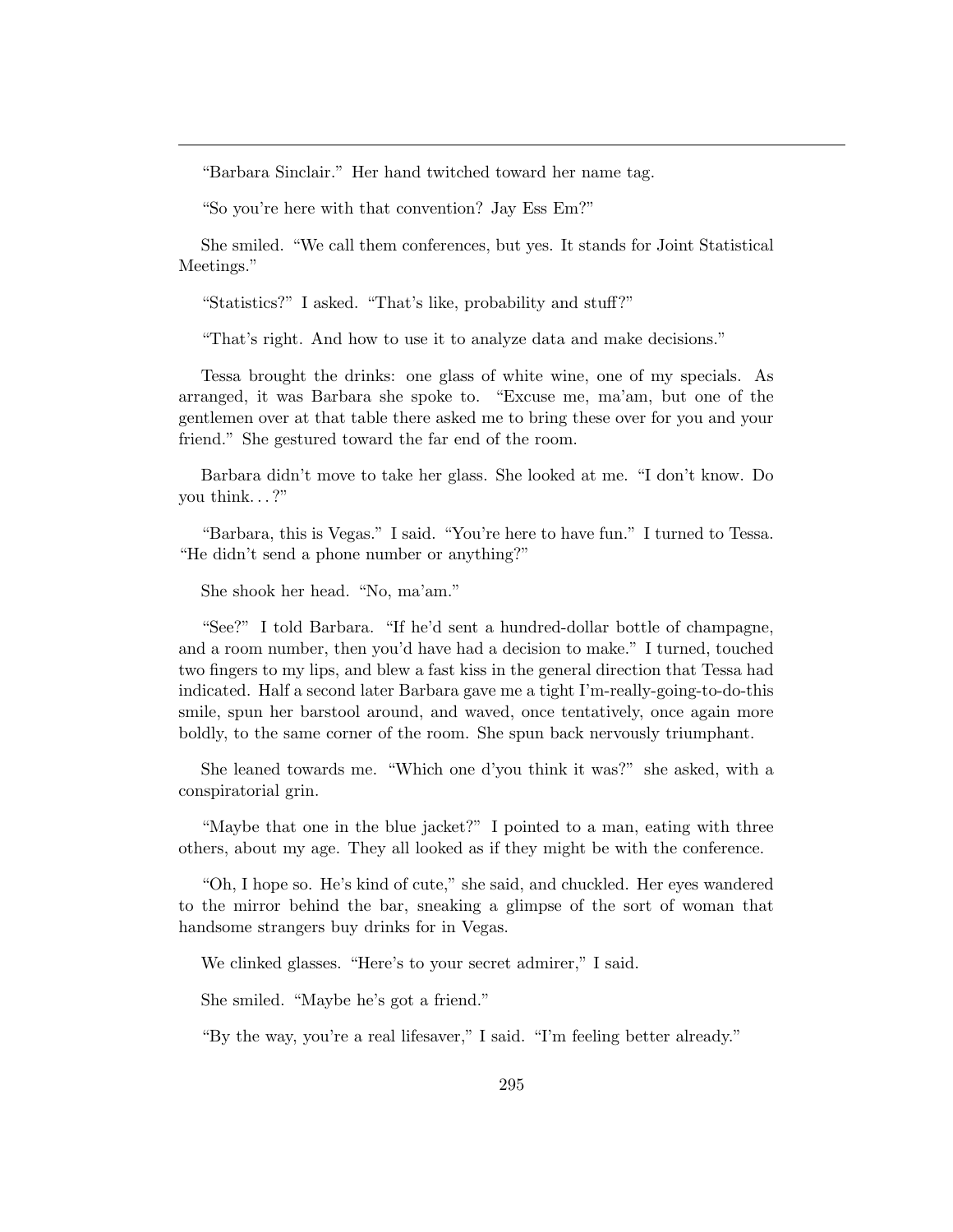"Placebo effect," she said, with a laugh.

"Is that something from your work?"

"Sort of."

"Neat. So you know all about odds and that sort of thing?"

"Well, I use probability in my research."

"So I bet you're going to clean up at the blackjack tables while you're here?"

She just laughed. "No, I'm not much into that kind of thing. I'm more into the mathematical side of it."

"Then maybe you can help me with a puzzle one of my girlfriends told us at the office." I said. "See, there's this game show, okay? And you have to choose between three doors, and one of them has a car behind it and the other two are goats. But when you choose a door, the host, she said he was called Monty Python or something, he doesn't open that one. Instead he opens another door, not the one you chose, and that door's always one with a goat behind it. And then he offers you the choice: you can stick with the one you picked first, or switch to the third one, the one he hasn't opened. And you get whatever's behind the door you choose."

"The Monty Hall problem," she said.

"Monty Hall, yes! That was it. So you know this one? Lisa says you ought to switch, but that's bullshit, right? It wouldn't make any difference, would it?"

"Well, actually—it does improve your chances if you switch."

"No way! When you make your final choice, there's only two closed doors. And you don't know what's in either, so the odds have to be the same. Right?" I tapped my finger on the rim of my glass.

She took out a pen, drew a diagram like a tree on a napkin, and wrote numbers on it. I told her I was sorry, but I didn't understand. She tried to explain conditional probability to me. I sat there, finger on my cheek, with my lips pursed, slowly shaking my head. Finally, when it seemed she was about to tear her hair, I put my hand up, palm out, like a traffic cop.

"Look, Barbara. You say the odds are two to one if you switch. Show me. I've got my solitaire deck in my purse." I searched, and found it. "We'll use three cards from that. I'll be the hostess, you be the player. I bet you can't do better by switching."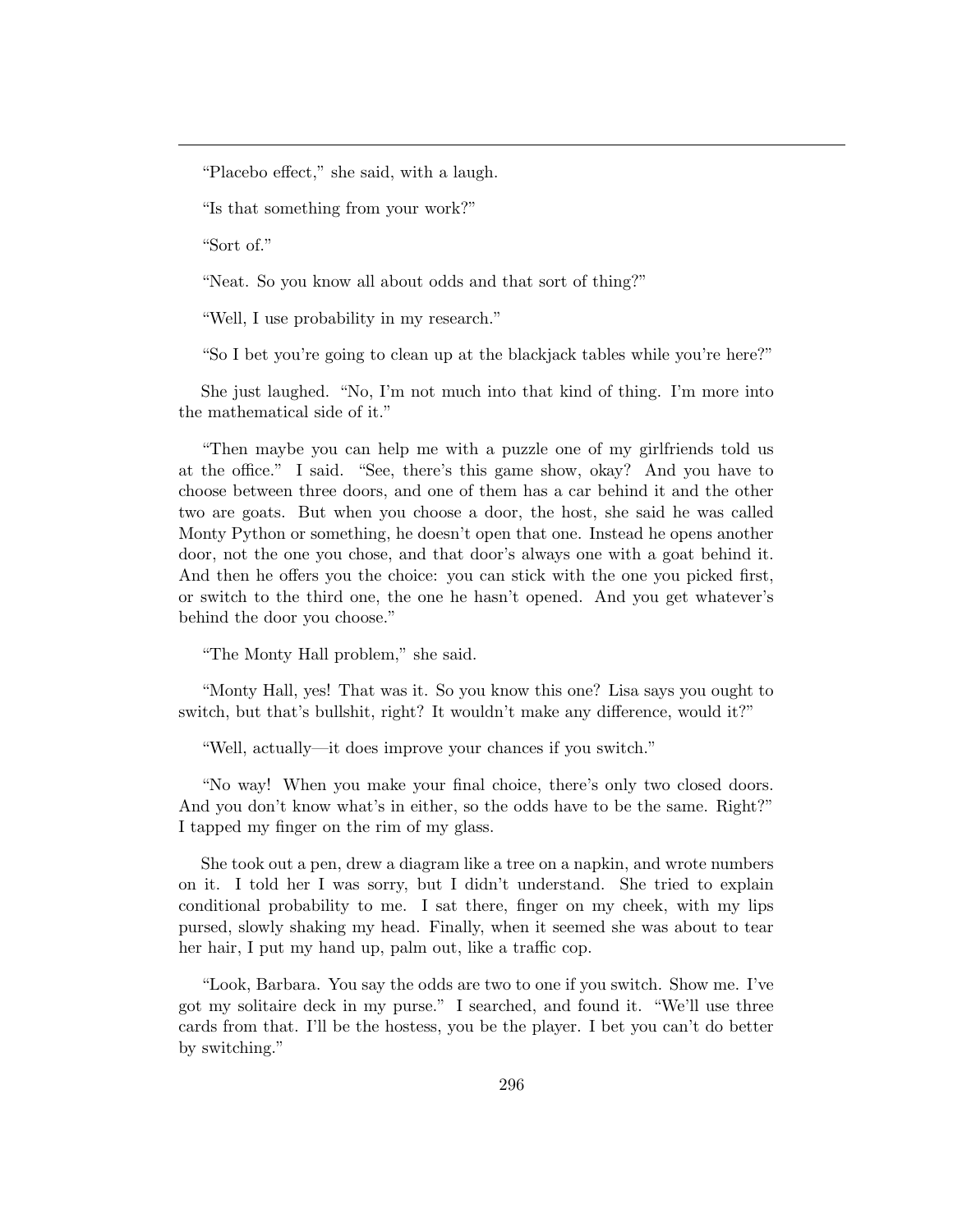"I bet you I can."

"How much?"

"I don't want to take your money, Jane."

I grinned. "This is Las Vegas. Betting without money is against city bylaws and the local religion. Ten bucks a try?"

"Well, if that's what it takes to convince you. Tell me when you've had enough."

"Okay, but let's go to that booth over there. It's too noisy here near the slots." It's my deal with Tessa—she turns a blind eye, but I have to make it easy for her.

We sat down, and I slid the deck out of the box. "Right. We need three cards. What card do you want to be the car?"

"Doesn't matter." Suddenly she smiled, and laughed. "Oh, I know! An eight! Because an eight on its side is an Infiniti."

"Huh? Oh, I get it! That's clever. Okay, an eight of diamonds for the car, and two jokers for the goats." I picked them out of the deck, making sure to fumble a few cards in the process. It doesn't pay to look too experienced. I made the third joker (this was my deck of cards, and I happen to like jokers, okay?) disappear much more skillfully, and shuffled the other three cards thoroughly.

"Okay, Barbara. Now I'm going to be the hostess"—I gave my best toothpaste smile—"so I have to know which door's which, right?" I looked at each card as I laid it face-down.

I gestured at the three cards. "So, madam: which door do you choose?"

She pointed to the middle one, the eight. "That one."

I turned up the joker to its left. "Well, it's just as well you didn't pick this one! Unless you really like goats, of course. But now it's time to decide: do you want to switch to the third, the mystery door?"

She smiled. "Of course. Like I told you, the odds are two to one against if you don't switch, two to one for you if you do." She turned up the other joker, grimaced, took a ten-dollar bill from her billfold and handed it over. I peeked her poke as she took the bill out and decided she was good for a while.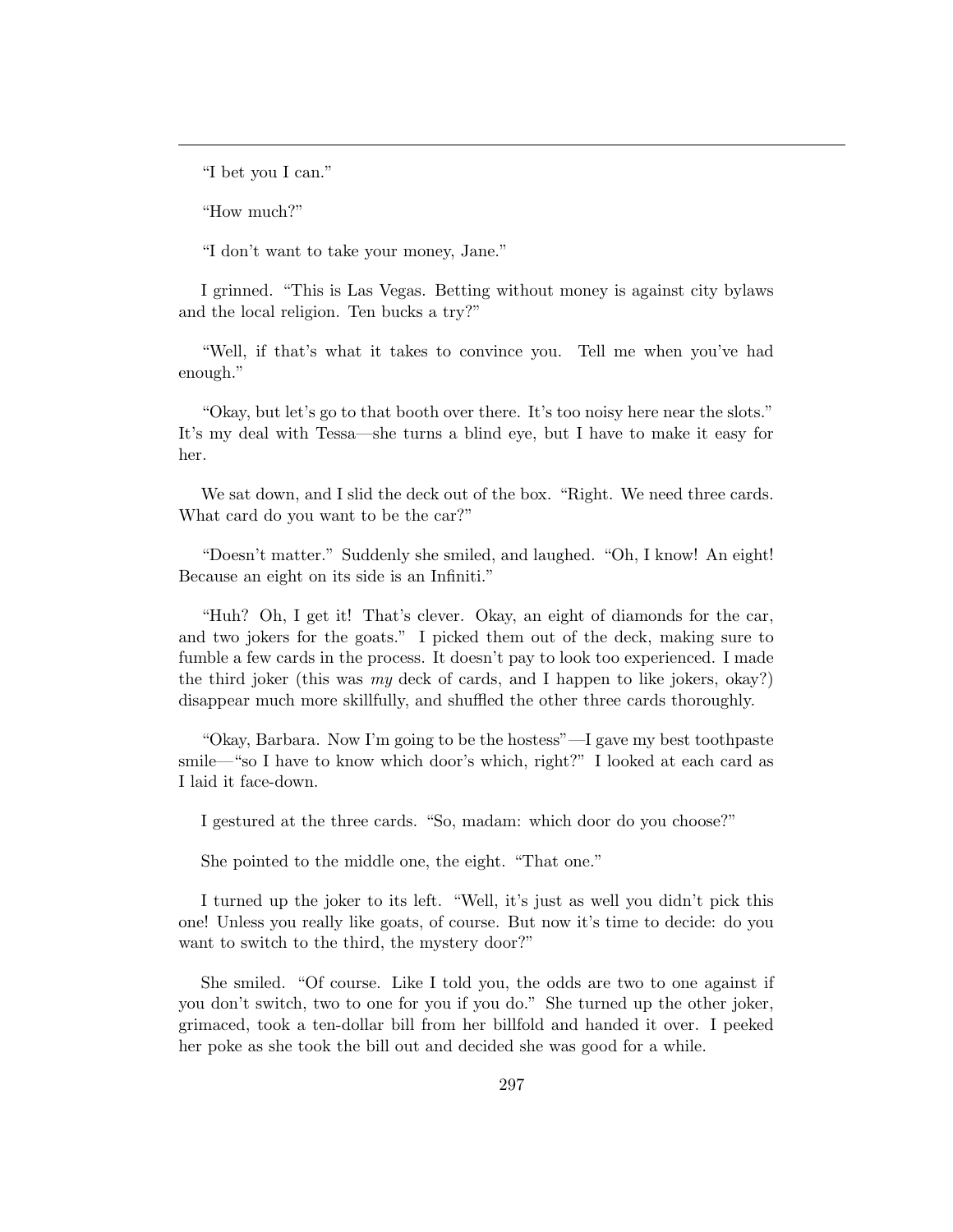"Aw, tough luck, Barbara—admit I was right?"

"No, too small a sample! Lay 'em out again. And we need more drinks."

We kept playing. Once or twice I even let her shuffle and lay them out herself. I didn't make a big thing out of it, just made sure she'd remember that she had. For a while the cards ran her way, and she won back her sawbuck and several of mine besides. "Do you believe me now, Jane?" she asked.

"Nope. That's just luck. Bet you can't keep doing it."

True to her theory, she switched every time, but the pretty diamond-red Infiniti proved to be elusive. Not surprising: much of the time, it was parked peacefully in my lap under the table, where nobody would disturb it, while she chose between three identical jokers. I may be a card player, but gambling isn't one of my vices. Slowly the money piled up on my side of the table.

Most of my marks believe in luck. They knock wood, rub rabbit's feet, talk to the cards and think the deck is 'hot' or 'cold'. I've played with so many of them that I could string them along in my sleep. This was going to be different: Barbara's language was logic and mathematics. I watched her face carefully.

At first she played with a confident smile. I could practically hear her thoughts. I'm losing a few games. I am an educated woman, a statistician. I believe in probability theory. I believe that the cards have no memory. And I have faith that in the long run the two-thirds probability will work in my favor. Forever and ever. Amen.

Slowly the smile faded. She brushed her hair out of her eyes, and began to nibble distractedly at a thumbnail. Her lips moved. Was she counting her wins and losses? I hoped so. I was feeding her about one win in three—not regularly, but at random. Would she notice? She frowned and bit her lip. Eighteen wins in fifty hands, it should be about twice that. Was that what she was thinking? She moistened her finger in the condensation on her wineglass, traced a few lines on the tabletop—the same tree diagram that she had drawn for me. I've had a few drinks, I'm jet-lagged: could I have made a mistake? Have I been getting it wrong, all these years? No, that's impossible. What am I doing wrong?

"I don't know, Barbara," I said. "It didn't seem to me that switching would help. Maybe it really doesn't?"

She said nothing. I laid the cards out. She indicated the same one as before, the one on her right, with the same listless gesture of her hand. I turned one of the others over. "Do you still want to switch?"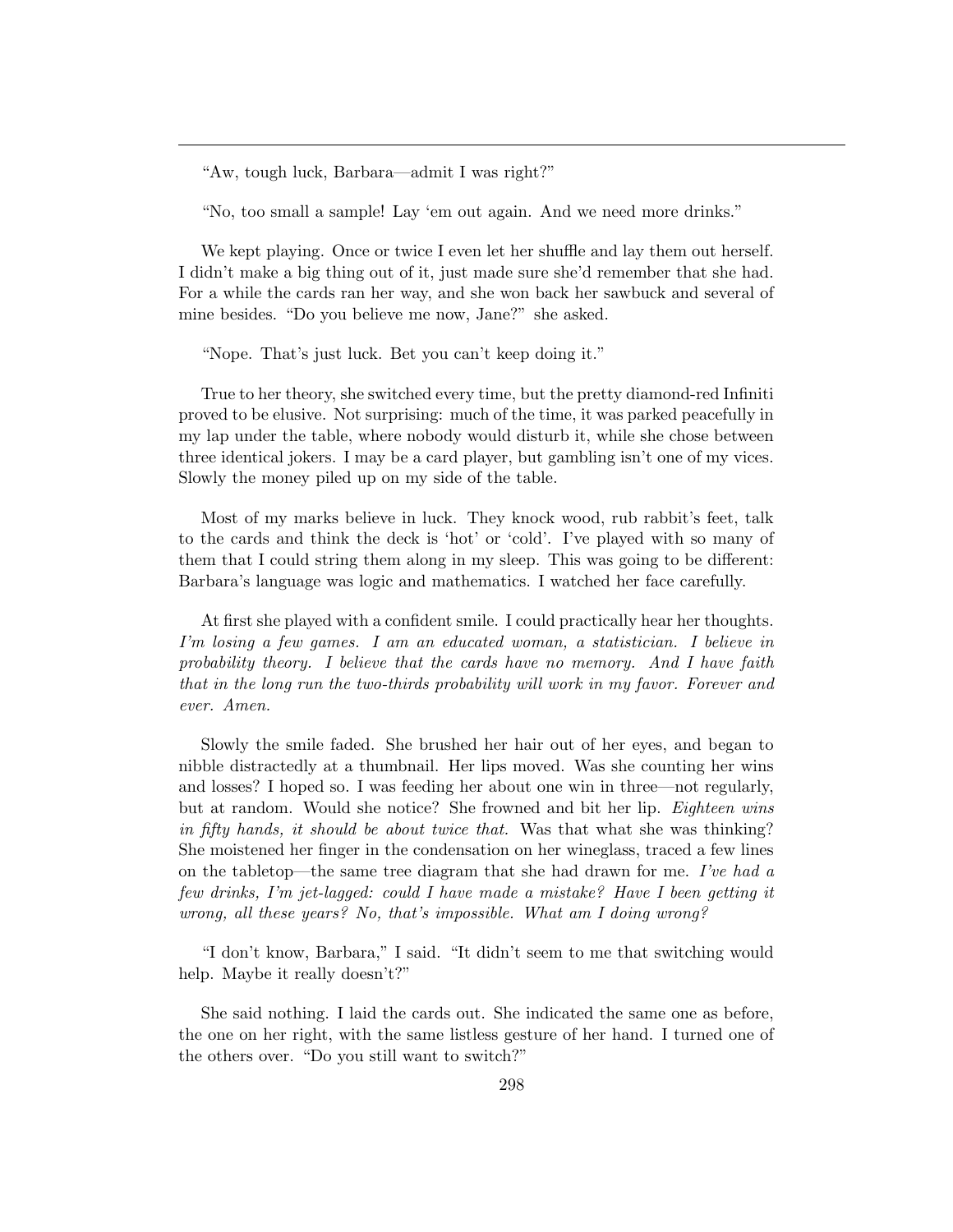"Yes," she said, her voice as flat as a guilty plea. Her shoulders sagged, and her eyes were focused somewhere far beyond the walls of the booth: sheer stunned bottom-dropped-out-of-the-world disbelief, like when you've just finished putting your daughter to bed and your husband tells you out of a blue sky that he wants a divorce. Why have you forsaken me? She turned up the joker, and passed over a fifty. I made change, and we began again. The eight just stayed in my lap. There was no point letting her win any more: she was beyond noticing.

She was down a little more than five hundred bucks when my instincts told me it was time to quit. "Okay, Barbara. Had enough?" I asked.

She looked at me grimly, without moving or speaking. For the first time since we'd started I could read nothing in her face.

"One more hand. Double or nothing," she finally said through clenched teeth.

I was so surprised that I almost asked her if she was sure. Just about anybody can be a mark with the right setup, but Barbara was turning out to be a sucker of the sort that we only dream about. "Okay," I said. "One more hand, for five hundred and twenty dollars."

"You'll have to wait a moment," she said. She took her purse and went over to the bank machine by the slots. A couple minutes later she was back with a roll of bills in her fist. She peeled off ten fifties, one at a time, added a twenty, and slapped the money deliberately onto the table. "There." Her hand was trembling as she put the rest of the money back in her purse, stood the purse on the table beside her. I guessed this was her first experience of high stakes gambling. Probably her last, too.

I shuffled the cards and laid them out: one, two, three. "Ready, Barbara? Last hand of the night. For our jackpot prize: which door is the car behind?"

She brought her hand up from under the table and pointed. "That one."

But she was pointing past it, pointing at me. Pointing with something shiny. Oh, sweet Jesus! It was the barrel of one of those tiny handbag pistols. Her hand was shaking enough that it wasn't clear which of my breasts would be ruined if she fired, but that was the general direction she was aiming in.

They say those pistols are useless beyond about ten feet—well, she had about seven feet of change coming to her. Without turning my head, I tried to visualize the sightlines. Unless Tessa walked right over here, she wouldn't see anything. No one else was in sight either, and the barrel was so small, like a fat silver pen, that if somebody did walk past and happened to see it they might not realize what it was. By the time they heard it, it would be too late for me.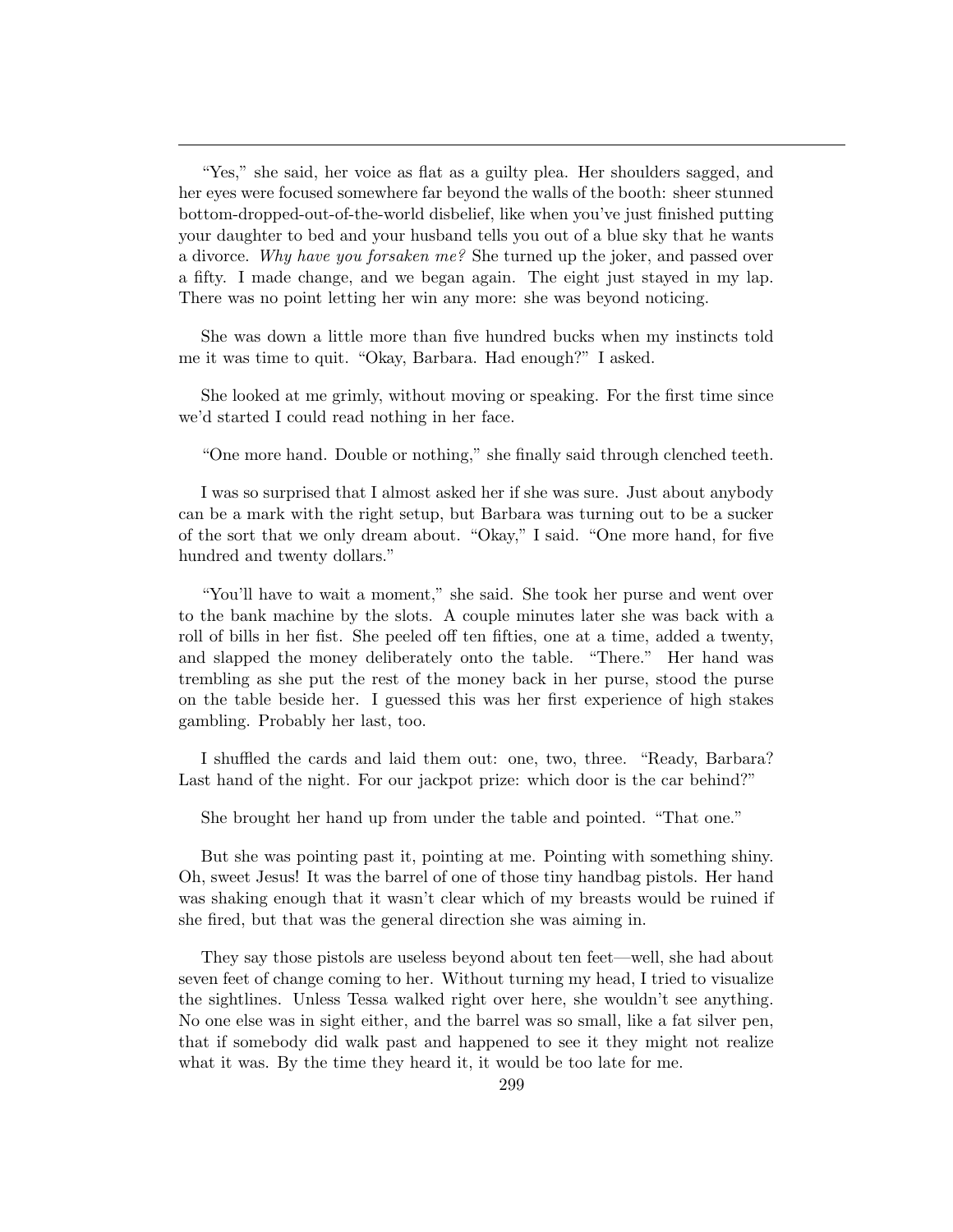"My husband's from Texas, did you know? They carry guns a lot down there. When he made me bring this to Vegas I thought he was crazy," she said in a voice as unsteady as her hand. "Keep your hands where I can see them, Jane. That's my card, the one in the middle. Please don't touch it—don't touch it, I said! It's mine, and just this once I'm not switching. Turn the other two over for me, Jane, will you? Slowly, please."

Was she bluffing? Or was she stressed enough to do something stupid? I knew I couldn't afford to find out. Since the Ratfink took off, I'm the only parent Maddie has left. Slowly, carefully, with no sudden movements, I reached out and turned over the card on the left. Then the card on the right. Both jokers, of course.

"Well, that's a nice surprise! If those two are the jokers, I guess mine must be the car, mustn't it? So please pass me my money—nice and slowly, Jane, as you can see I'm a bit nervous so don't make me jump! Thank you." She took my heap, added it to her stake, and put the money into her purse. Her hands were still shaking.

She took a deep breath. "Now, in a minute or two, when my nerves are calm again, I'm going to put this away and leave quietly. And you're going to sit here and finish your drink. I'm sure you realize that starting a fight would get you banned from every hotel bar in town, and that's worth a lot more to you than what you didn't win tonight. Isn't it?"

"You just held me up!" My mouth was hanging open. I closed it.

"Did I? The gun hasn't been fired. It's my gun, so it's expected to have my fingerprints on it. I'm licensed at home for concealed carry, and Nevada recognizes my permit. And you don't want to draw attention to yourself. Think about all of those things very carefully." The gun was still pointed at me, screened from public view by her purse.

Keep her talking. I shook my head. "Never play cards with a woman called 'Doc.' Do they teach this stuff in the statistics department?"

"Sort of. We call it game theory."

"You'll forgive me for asking, Doc, but do you always use heat when you're losing? Or just when you get suspicious?"

"Jane, Jane. You had me rattled for a while there—"

"Don't blame yourself. You were meant to be."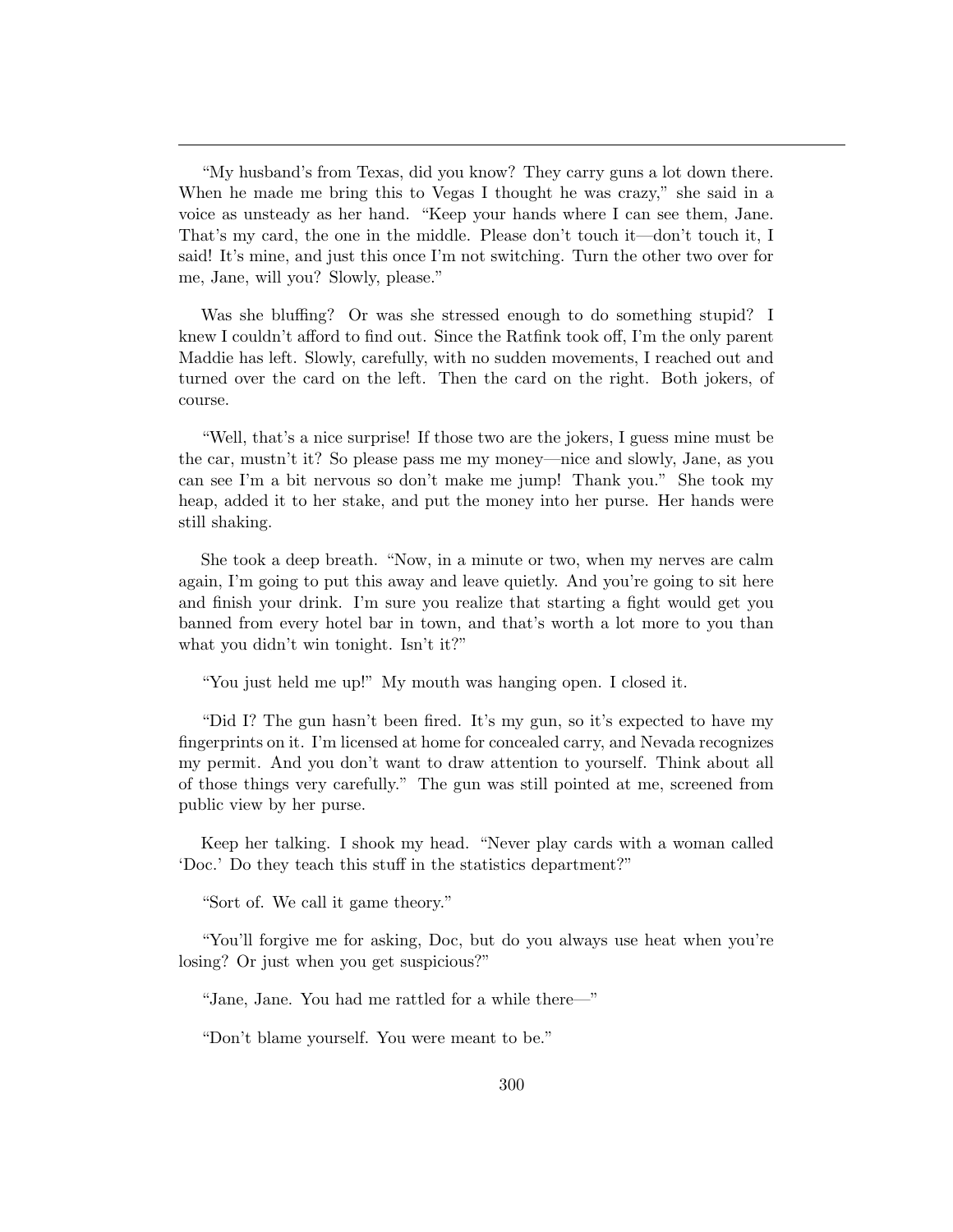"But when I realized what was up, I used Bayes' theorem to estimate the odds. Maybe at the beginning I was ninety-nine percent sure that you were honest."

I grimaced. "Probably not a good estimate around this town."

"Okay, I was na¨ıve. But I should have been winning two hands out of three, and I was winning about one. So, to skip the arithmetic, for every three hands like that, the odds ratio on your cheating doubled. After sixty hands it was something like ten thousand to one: I knew you were cheating."

"Bayes' theorem. Game theory. I'd love to know stuff like that."

She opened her eyes a little wider: surprise, maybe even a bit of respect. "Jane, if you're smart enough to make a living doing what you're doing, I'm sure you could get a degree in stats. It's not the best job market right now—but you could think of combining it with information technology or something. Data mining's hot these days. Seriously, you should switch careers." The gun didn't move, but her shoulders relaxed a little.

"I'm a single mom. I need to work."

"My university encourages mature students. We have good subsidized childcare facilities."

I was silent for a moment, running through my options. "Barbara?"

"Yes?"

"I hate to ask you this, but while we're on the topic, could you leave me with fifty bucks for Maddie's babysitter? I didn't come out with a lot of money, the cash machine and me aren't friends right now, and—you know how it is? Reliable sitters are hard to find, and if I stiff Serafina tonight..."

She pulled a face. "Yeah, I do know how it is. Graduate school was like that for me sometimes." With her left hand she counted five bills onto the table. She hesitated, and added a business card with the name of a well-known New England university on it. "Good luck, Jane." Then she looked at the tiny pistol, almost puzzled, like she had never seen it before, and slipped it back into her purse. She went to the bar, paid her tab, and walked off silently into the crazy kaleidoscope that is Vegas at night.

The sound system was playing an elevator-music cover of "Do You Know Where You're Going To?" For a while I just sat there with my chin cradled in my hands, feeling my stomach unknot, watching the last of my ice cubes melt, wondering where it had all gone wrong. Was Barbara right? Should I switch?